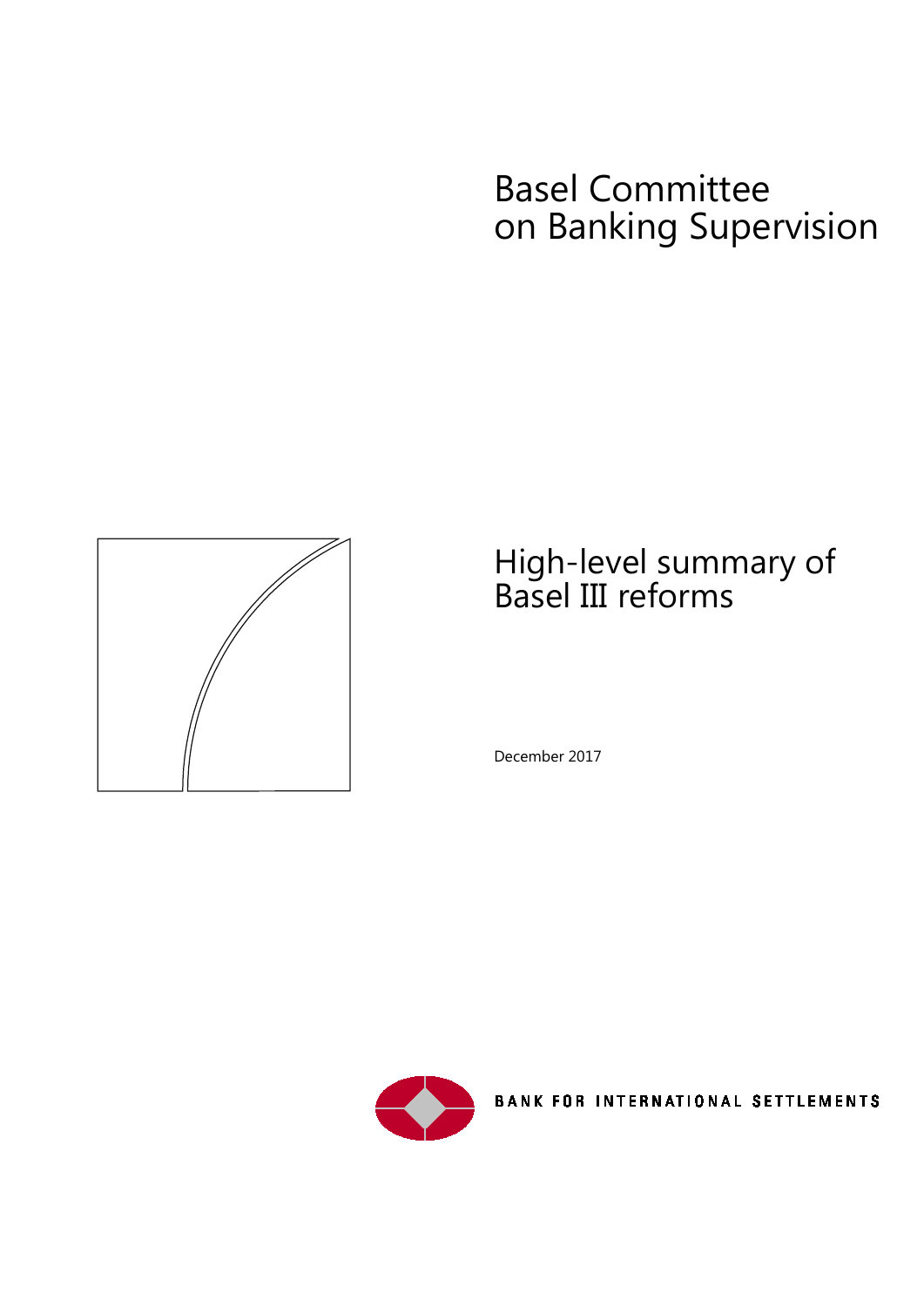This publication is available on the BIS website [\(www.bis.org\)](http://www.bis.org/).

*© Bank for International Settlements 2017. All rights reserved. Brief excerpts may be reproduced or translated provided the source is stated.*

ISBN 978-92-9259-118-2 (online)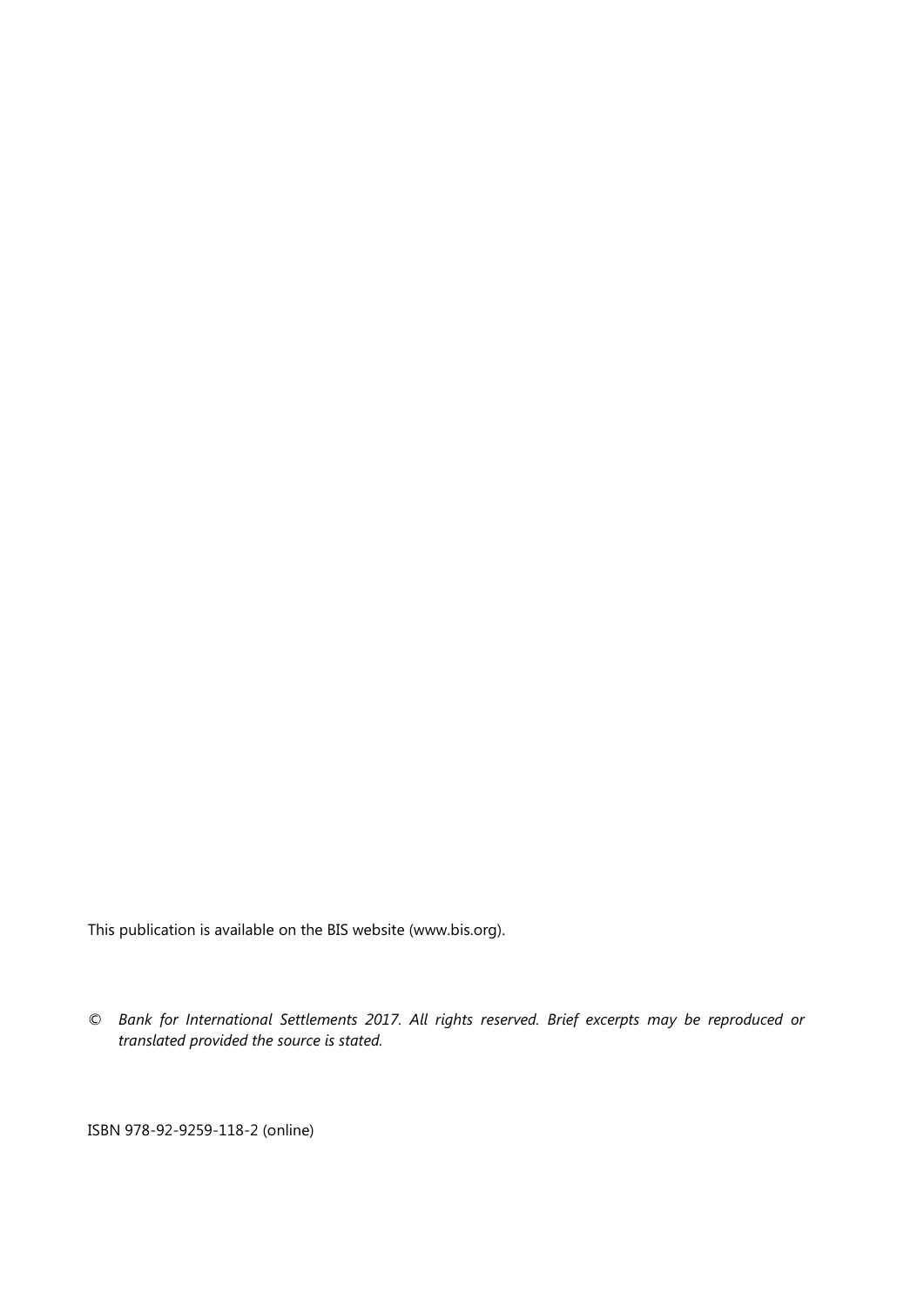#### Contents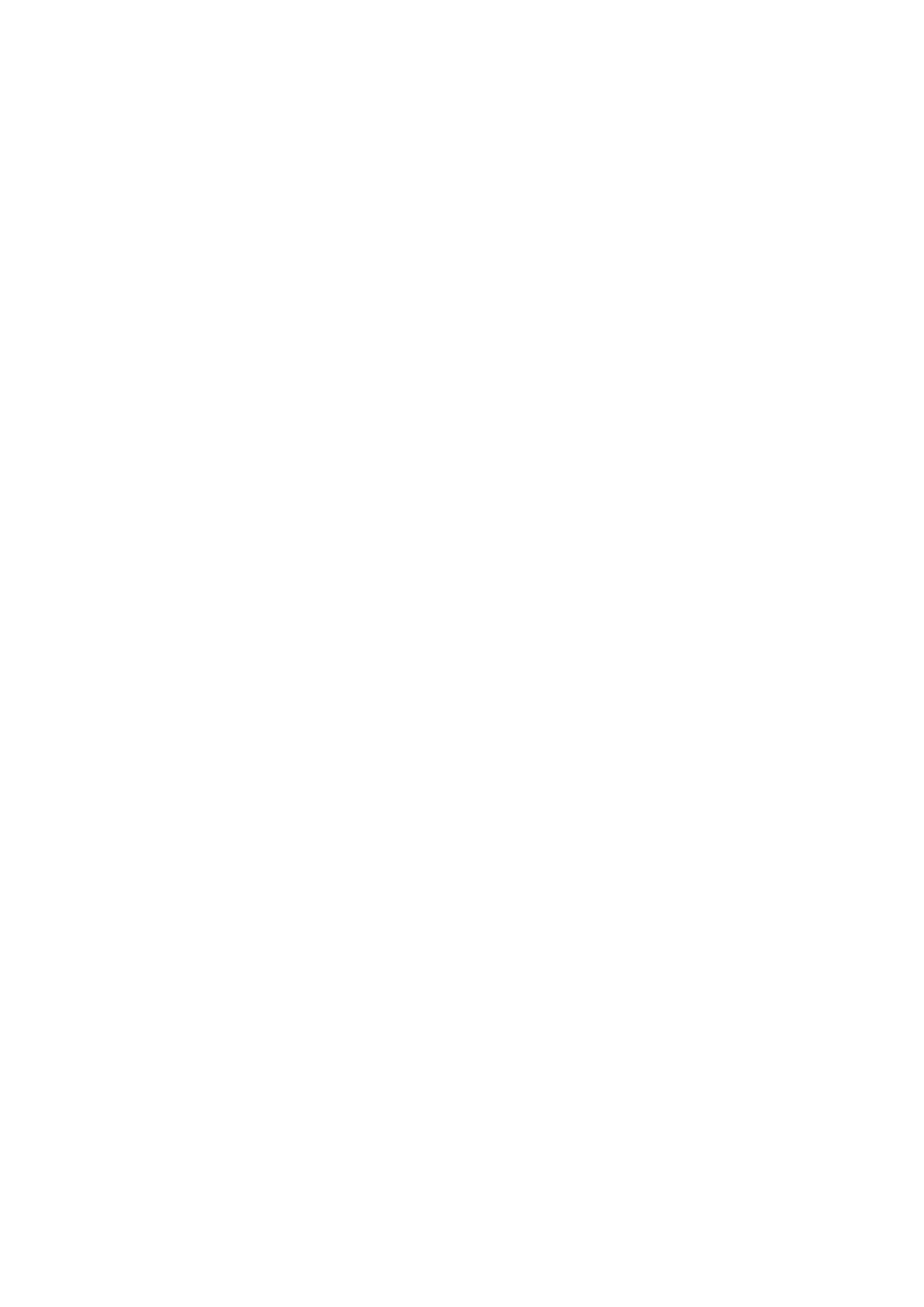This note summarises the main features of the finalised Basel III reforms. The standards text, which provides the full details of the reforms, is published separately and is available on the BIS website at www.bis.org/bcbs/publ/d424.htm.

The Basel III framework is a central element of the Basel Committee's response to the global financial crisis. It addresses a number of shortcomings in the pre-crisis regulatory framework and provides a foundation for a resilient banking system that will help avoid the build-up of systemic vulnerabilities. The framework will allow the banking system to support the real economy through the economic cycle.

The initial phase of Basel III reforms focused on strengthening the following components of the regulatory framework:

- improving the quality of bank regulatory capital by placing a greater focus on going-concern loss-absorbing capital in the form of Common Equity Tier 1 (CET1) capital;
- increasing the level of capital requirements to ensure that banks are sufficiently resilient to withstand losses in times of stress;
- enhancing risk capture by revising areas of the risk-weighted capital framework that proved to be acutely miscalibrated, including the global standards for market risk, counterparty credit risk and securitisation;
- adding macroprudential elements to the regulatory framework, by: (i) introducing capital buffers that are built up in good times and can be drawn down in times of stress to limit procyclicality; (ii) establishing a large exposures regime that mitigates systemic risks arising from interlinkages across financial institutions and concentrated exposures; and (iii) putting in place a capital buffer to address the externalities created by systemically important banks;
- specifying a minimum leverage ratio requirement to constrain excess leverage in the banking system and complement the risk-weighted capital requirements; and
- introducing an international framework for mitigating excessive liquidity risk and maturity transformation, through the Liquidity Coverage Ratio and Net Stable Funding Ratio.

The Committee's now finalised Basel III reforms complement these improvements to the global regulatory framework. The revisions seek to restore credibility in the calculation of risk-weighted assets (RWAs) and improve the comparability of banks' capital ratios by:

- enhancing the robustness and risk sensitivity of the standardised approaches for credit risk, credit valuation adjustment (CVA) risk and operational risk;
- constraining the use of the internal model approaches, by placing limits on certain inputs used to calculate capital requirements under the internal ratings-based (IRB) approach for credit risk and by removing the use of the internal model approaches for CVA risk and for operational risk;
- introducing a leverage ratio buffer to further limit the leverage of global systemically important banks (G-SIBs); and
- replacing the existing Basel II output floor with a more robust risk-sensitive floor based on the Committee's revised Basel III standardised approaches.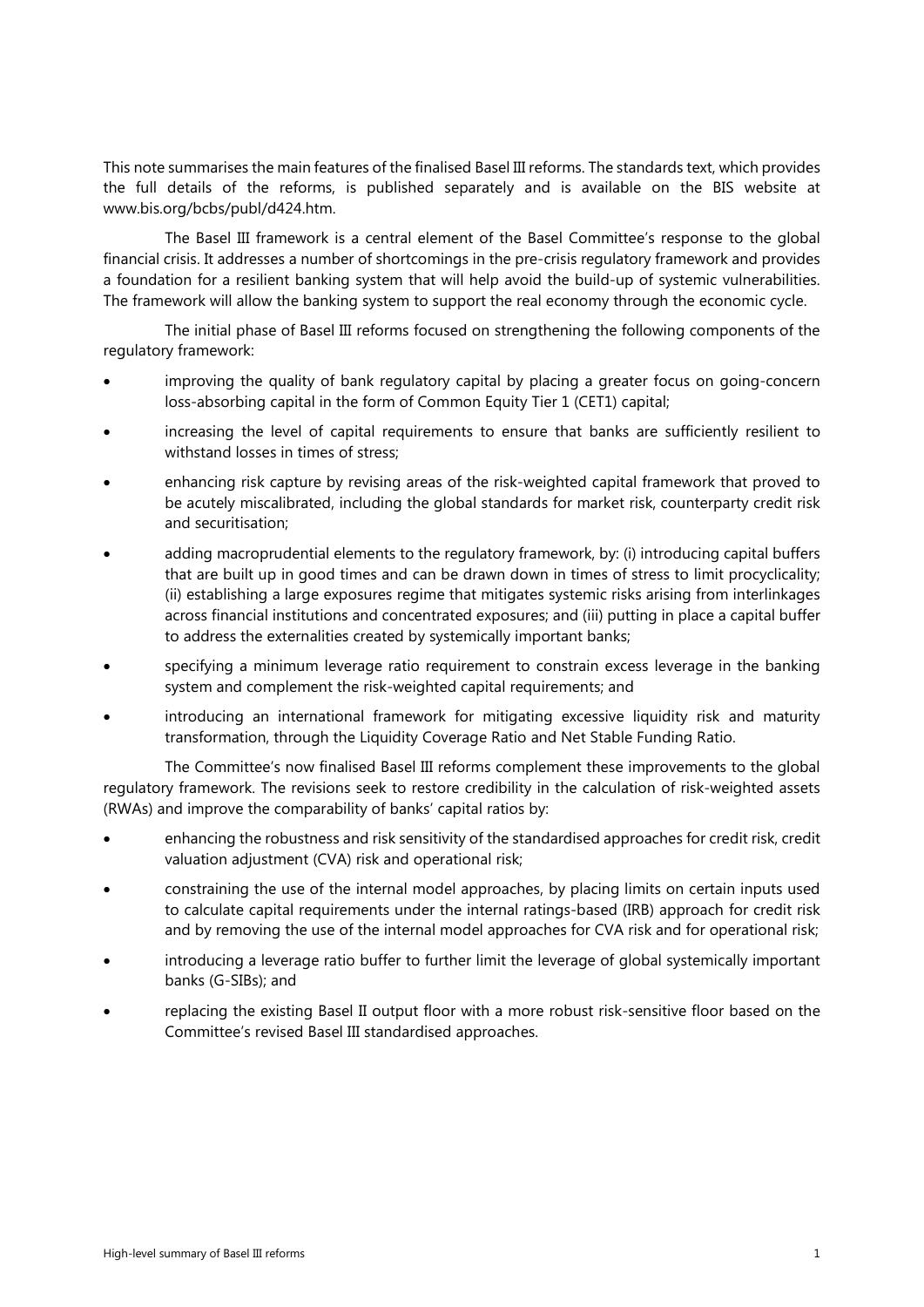## <span id="page-5-0"></span>Standardised approach for credit risk

Credit risk accounts for the bulk of most banks' risk-taking activities and hence their regulatory capital requirements. The standardised approach is used by the majority of banks around the world, including in non-Basel Committee jurisdictions.

The Committee's revisions to the standardised approach for credit risk enhance the regulatory framework by:

- improving its granularity and risk sensitivity. For example, the Basel II standardised approach assigns a flat risk weight to all residential mortgages. In the revised standardised approach mortgage risk weights depend on the loan-to-value (LTV) ratio of the mortgage;
- reducing mechanistic reliance on credit ratings, by requiring banks to conduct sufficient due diligence, and by developing a sufficiently granular non-ratings-based approach for jurisdictions that cannot or do not wish to rely on external credit ratings; and
- as a result, providing the foundation for a revised output floor to internally modelled capital requirements (to replace the existing Basel I floor) and related disclosure to enhance comparability across banks and restore a level playing field.

The revisions to the standardised approach for credit risk, relative to the existing standardised approach, are outlined in Table 1. In summary, the key revisions are as follows:

- A more granular approach has been developed for unrated exposures to banks and corporates, and for rated exposures in jurisdictions where the use of credit ratings is permitted.
- For exposures to banks, some of the risk weights for rated exposures have been recalibrated. In addition, the risk-weighted treatment for unrated exposures is more granular than the existing flat risk weight. A standalone treatment for covered bonds has also been introduced.
- For exposures to corporates, a more granular look-up table has been developed. A specific risk weight applies to exposures to small and medium-sized enterprises (SMEs). In addition, the revised standardised approach includes a standalone treatment for exposures to project finance, object finance and commodities finance.
- For residential real estate exposures, more risk-sensitive approaches have been developed, whereby risk weights vary based on the LTV ratio of the mortgage (instead of the existing single risk weight) and in ways that better reflect differences in market structures.
- For retail exposures, a more granular treatment applies, which distinguishes between different types of retail exposures. For example, the regulatory retail portfolio distinguishes between revolving facilities (where credit is typically drawn upon) and transactors (where the facility is used to facilitate transactions rather than a source of credit).
- For commercial real estate exposures, approaches have been developed that are more risksensitive than the flat risk weight which generally applies.
- For subordinated debt and equity exposures, a more granular risk weight treatment applies (relative to the current flat risk weight).
- For off-balance sheet items, the credit conversion factors (CCFs), which are used to determine the amount of an exposure to be risk-weighted, have been made more risk-sensitive, including the introduction of positive CCFs for unconditionally cancellable commitments (UCCs).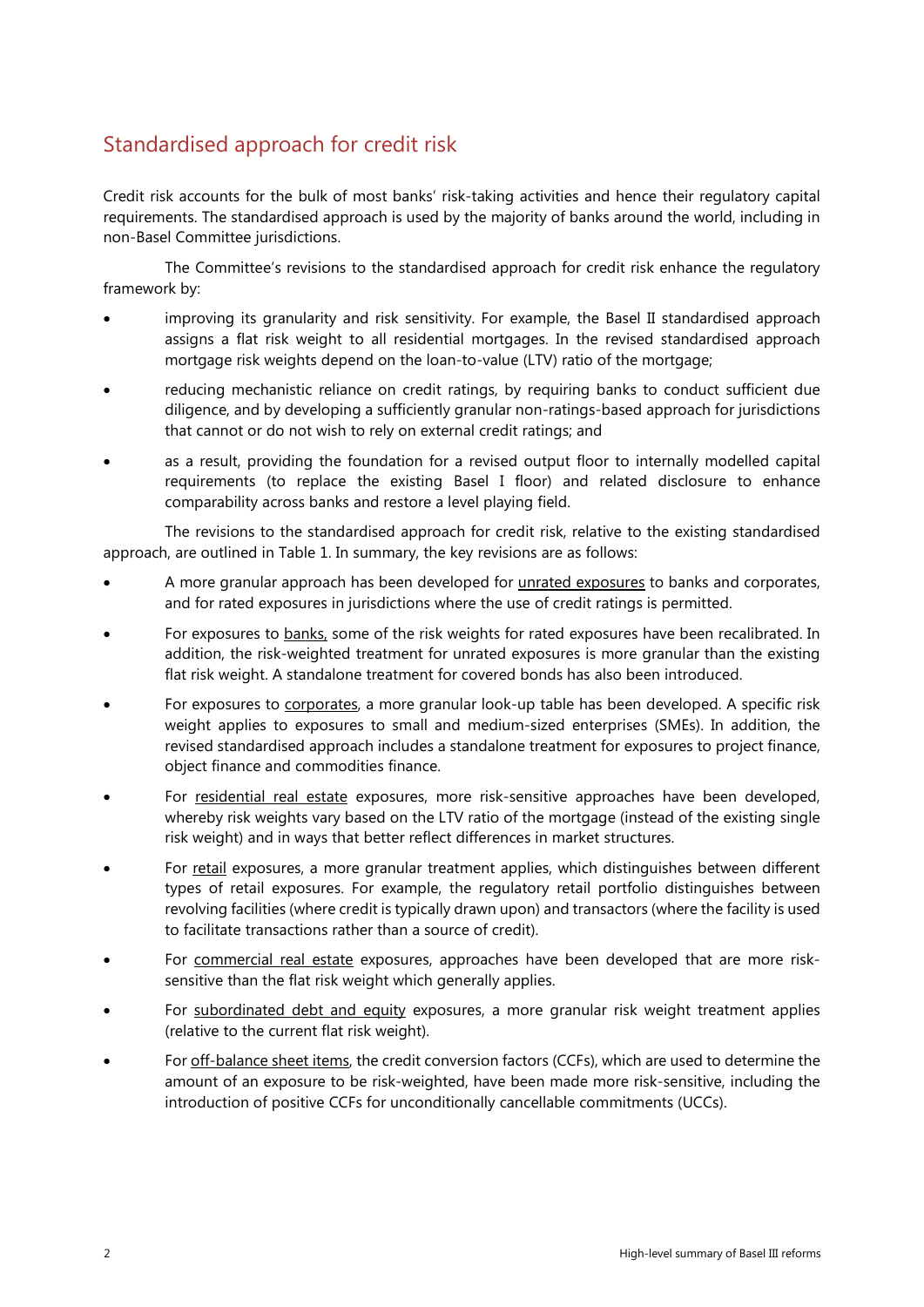| Table 1<br>Overview of revised standardised approach to credit risk                |                   |                                           |                                                                                                      |                         |                     |                   |             |                                |                |                 |                   |                             |                 |            |
|------------------------------------------------------------------------------------|-------------------|-------------------------------------------|------------------------------------------------------------------------------------------------------|-------------------------|---------------------|-------------------|-------------|--------------------------------|----------------|-----------------|-------------------|-----------------------------|-----------------|------------|
| <b>Exposures to banks</b>                                                          |                   |                                           |                                                                                                      |                         |                     |                   |             |                                |                |                 |                   |                             |                 |            |
| Risk weights in jurisdictions where the ratings approach is permitted              |                   |                                           |                                                                                                      |                         |                     |                   |             |                                |                |                 |                   |                             |                 |            |
| <b>External rating</b>                                                             |                   | AAA to AA-                                |                                                                                                      | $A+$ to $A-$            |                     | BBB+ to BBB-      |             | $BB+$ to $B-$                  |                | <b>Below B-</b> |                   |                             | <b>Unrated</b>  |            |
| Risk weight                                                                        |                   | 20%                                       | 30%<br>50%                                                                                           |                         |                     | 100%              |             | 150%                           |                |                 | As for SCRA below |                             |                 |            |
| Short-term exposures                                                               |                   |                                           |                                                                                                      |                         |                     |                   |             |                                |                |                 |                   |                             |                 |            |
| Risk weight                                                                        |                   | 20%                                       | 20%<br>20%                                                                                           |                         |                     |                   | 50%<br>150% |                                |                |                 | As for SCRA below |                             |                 |            |
| Risk weights where the ratings approach is not permitted and for unrated exposures |                   |                                           |                                                                                                      |                         |                     |                   |             |                                |                |                 |                   |                             |                 |            |
| <b>Standardised Credit Risk Assessment Approach (SCRA)</b><br>grades               |                   |                                           |                                                                                                      | <b>Grade A</b>          |                     |                   |             |                                | <b>Grade B</b> |                 |                   | <b>Grade C</b>              |                 |            |
| Risk weight                                                                        |                   |                                           |                                                                                                      |                         | $40\%$ <sup>1</sup> |                   |             |                                | 75%            |                 |                   |                             |                 | 150%       |
| Short-term exposures                                                               |                   |                                           |                                                                                                      |                         | 20%                 |                   |             |                                | 50%            |                 |                   |                             |                 | 150%       |
| <b>Exposures to covered bonds</b>                                                  |                   |                                           |                                                                                                      |                         |                     |                   |             |                                |                |                 |                   |                             |                 |            |
| Risk weights for rated covered bonds                                               |                   |                                           |                                                                                                      |                         |                     |                   |             |                                |                |                 |                   |                             |                 |            |
| <b>External issue-specific rating</b>                                              |                   |                                           |                                                                                                      |                         | AAA to AA-          |                   |             | A+ to BBB-                     |                | $BB+$ to $B-$   |                   |                             | <b>Below B-</b> |            |
| Risk weight                                                                        |                   |                                           |                                                                                                      | 10%                     |                     |                   | 20%         |                                |                | 50%             |                   |                             | 100%            |            |
| Risk weights for <i>unrated</i> covered bonds                                      |                   |                                           |                                                                                                      |                         |                     |                   |             |                                |                |                 |                   |                             |                 |            |
| Risk weight of issuing bank                                                        |                   |                                           | 30%<br>20%                                                                                           |                         |                     | 40%<br>50%<br>75% |             |                                | 100%           |                 | 150%              |                             |                 |            |
| Risk weight                                                                        |                   |                                           | 10%                                                                                                  | 15%                     |                     | 20%               | 25%<br>35%  |                                |                | 50%<br>100%     |                   |                             |                 |            |
| <b>Exposures to general corporates</b>                                             |                   |                                           |                                                                                                      |                         |                     |                   |             |                                |                |                 |                   |                             |                 |            |
| Risk weights in jurisdictions where the ratings approach is permitted              |                   |                                           |                                                                                                      |                         |                     |                   |             |                                |                |                 |                   |                             |                 |            |
| External rating of<br>counterparty                                                 | <b>AAA to AA-</b> |                                           |                                                                                                      | $A+$ to $A-$            |                     | BBB+ to<br>BBB-   |             | BB+ to BB-<br><b>Below BB-</b> |                |                 | <b>Unrated</b>    |                             |                 |            |
| Risk weight                                                                        | 20%               |                                           |                                                                                                      | 50%<br>75%              |                     |                   | 100%        |                                | 150%           |                 |                   | 100% or<br>85% if corporate |                 |            |
|                                                                                    |                   |                                           |                                                                                                      |                         |                     |                   |             |                                |                |                 |                   |                             |                 | <b>SME</b> |
| Risk weights where rating approach is not permitted                                |                   |                                           |                                                                                                      |                         |                     |                   |             |                                |                |                 |                   |                             |                 |            |
| <b>SCRA</b> grades                                                                 |                   |                                           |                                                                                                      | <b>Investment grade</b> |                     |                   |             |                                |                |                 |                   | All other                   |                 |            |
| General corporate (non-SME)                                                        |                   |                                           |                                                                                                      | 100%<br>65%             |                     |                   |             |                                |                |                 |                   |                             |                 |            |
| SME general corporate<br>85%                                                       |                   |                                           |                                                                                                      |                         |                     |                   |             |                                |                |                 |                   |                             |                 |            |
| Exposures to project finance, object finance and commodities finance               |                   |                                           |                                                                                                      |                         |                     |                   |             |                                |                |                 |                   |                             |                 |            |
| <b>Exposure (excluding real estate)</b>                                            |                   |                                           | <b>Project finance</b><br><b>Object and commodity finance</b>                                        |                         |                     |                   |             |                                |                |                 |                   |                             |                 |            |
| Issue-specific ratings available and<br>permitted                                  |                   | Same as for general corporate (see above) |                                                                                                      |                         |                     |                   |             |                                |                |                 |                   |                             |                 |            |
| Rating not available or not permitted                                              |                   |                                           | 130% pre-operational phase<br>100% operational phase<br>100%<br>80% operational phase (high quality) |                         |                     |                   |             |                                |                |                 |                   |                             |                 |            |

<span id="page-6-0"></span><sup>1</sup> A risk weight of 30% may be applied if the exposure to the bank satisfies all of the criteria for Grade A classification and in addition the counterparty bank has (i) a CET1 ratio of 14% or above; and (ii) a Tier 1 leverage ratio of 5% or above.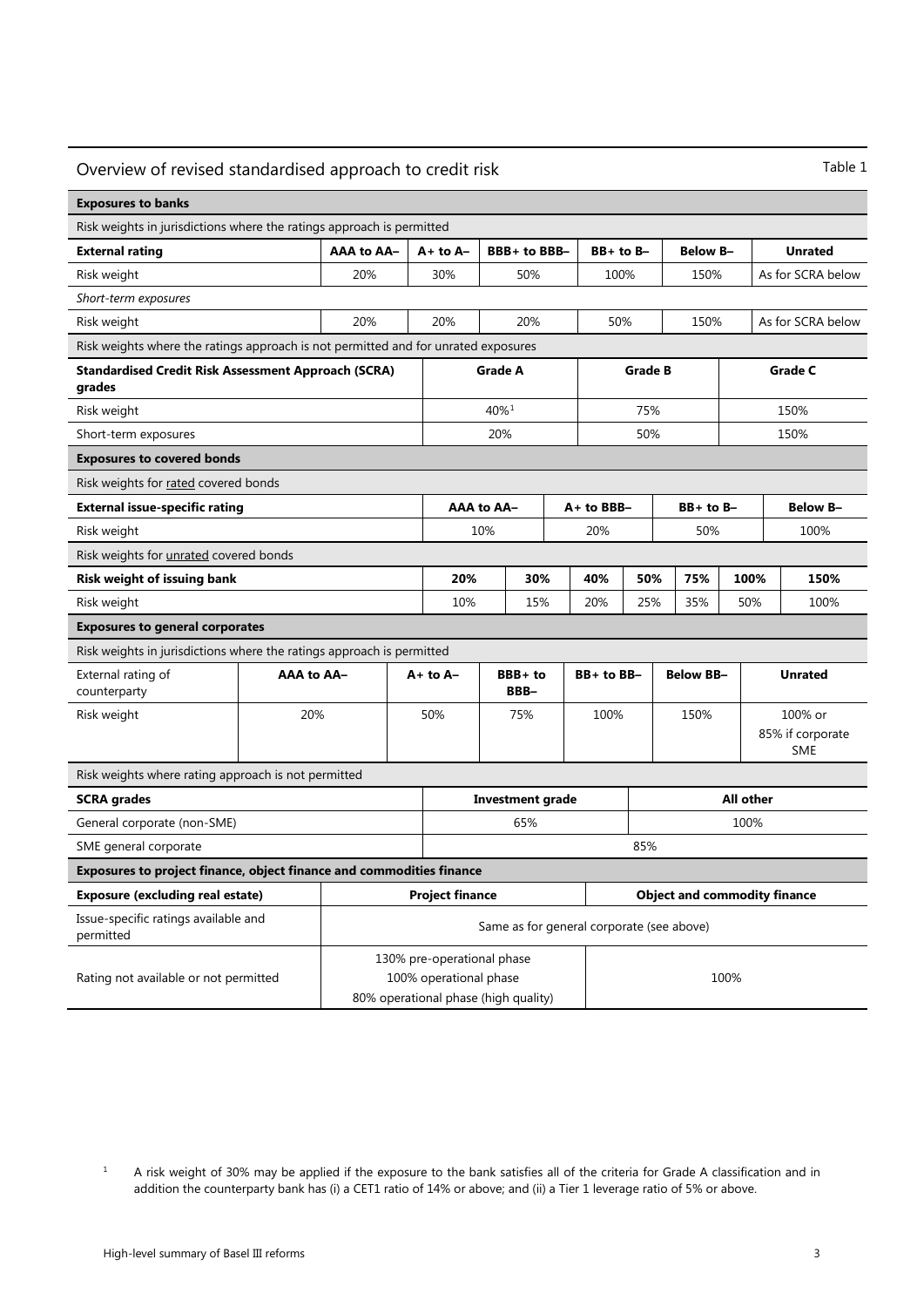| Retail exposures excluding real estate                         |                          |                                                             |               |                                                                        |                       |                               |                                                                                                |                        |      |                     |                               |                                                                                 |
|----------------------------------------------------------------|--------------------------|-------------------------------------------------------------|---------------|------------------------------------------------------------------------|-----------------------|-------------------------------|------------------------------------------------------------------------------------------------|------------------------|------|---------------------|-------------------------------|---------------------------------------------------------------------------------|
|                                                                | <b>Regulatory retail</b> |                                                             |               | <b>Regulatory retail (revolving)</b>                                   |                       |                               |                                                                                                |                        |      | <b>Other retail</b> |                               |                                                                                 |
|                                                                |                          | (non-revolving)                                             |               | <b>Transactors</b>                                                     |                       |                               | <b>Revolvers</b>                                                                               |                        |      |                     |                               |                                                                                 |
| Risk weight                                                    |                          | 75%                                                         |               | 45%                                                                    | 75%                   |                               |                                                                                                |                        | 100% |                     |                               |                                                                                 |
| <b>Residential real estate exposures</b>                       |                          |                                                             |               |                                                                        |                       |                               |                                                                                                |                        |      |                     |                               |                                                                                 |
| LTV bands                                                      | <b>Below</b><br>50%      |                                                             | 50% to<br>60% | 60% to<br>70%                                                          | 70% to<br>80%         |                               | 80% to<br>90%                                                                                  | 90% to<br>100%<br>100% |      | above               | Criteria not met              |                                                                                 |
| <b>General RRE</b>                                             |                          |                                                             |               |                                                                        |                       |                               |                                                                                                |                        |      |                     |                               |                                                                                 |
| Whole loan<br>approach RW                                      | 20%                      |                                                             | 25%           |                                                                        | 30%                   |                               | 40%                                                                                            | 50%                    |      | 70%                 | RW of counterparty            |                                                                                 |
| Loan-splitting<br>approach <sup>2</sup> RW                     |                          | 20%                                                         |               |                                                                        |                       | RW of counterparty            |                                                                                                |                        |      |                     |                               | RW of counterparty                                                              |
| Income-producing residential real estate (IPRRE)               |                          |                                                             |               |                                                                        |                       |                               |                                                                                                |                        |      |                     |                               |                                                                                 |
| Whole loan<br>approach RW                                      | 30%                      |                                                             | 35%           |                                                                        | 45%                   |                               | 60%                                                                                            | 75%                    |      | 105%                |                               | 150%                                                                            |
| <b>Commercial real estate (CRE) exposures</b>                  |                          |                                                             |               |                                                                        |                       |                               |                                                                                                |                        |      |                     |                               |                                                                                 |
| <b>General CRE</b>                                             |                          |                                                             |               |                                                                        |                       |                               |                                                                                                |                        |      |                     |                               |                                                                                 |
| Whole loan                                                     |                          | $LTV \leq 60\%$                                             |               |                                                                        |                       |                               | $LTV > 60\%$                                                                                   |                        |      |                     |                               | Criteria not met                                                                |
| approach                                                       |                          | Min (60%, RW of counterparty)<br>RW of counterparty         |               |                                                                        |                       |                               |                                                                                                | RW of counterparty     |      |                     |                               |                                                                                 |
| Loan-splitting                                                 |                          | $LTV \leq 55\%$                                             |               |                                                                        | $LTV$ > 55%           |                               |                                                                                                |                        |      | Criteria not met    |                               |                                                                                 |
| approach <sup>2</sup>                                          |                          | Min (60%, RW of counterparty)                               |               |                                                                        | RW of counterparty    |                               |                                                                                                |                        |      |                     |                               | RW of counterparty                                                              |
| Income-producing commercial real estate (IPCRE)                |                          |                                                             |               |                                                                        |                       |                               |                                                                                                |                        |      |                     |                               |                                                                                 |
| Whole loan                                                     |                          | $LTV \leq 60\%$                                             |               |                                                                        | $60\% < LTV \le 80\%$ | $LTV > 80\%$                  |                                                                                                |                        |      |                     |                               | Criteria not met                                                                |
| approach                                                       |                          | 70%                                                         |               |                                                                        | 90%                   | 110%                          |                                                                                                |                        | 150% |                     |                               |                                                                                 |
| Land acquisition, development and construction (ADC) exposures |                          |                                                             |               |                                                                        |                       |                               |                                                                                                |                        |      |                     |                               |                                                                                 |
| Loan to<br>company/SPV                                         | 150%                     |                                                             |               |                                                                        |                       |                               |                                                                                                |                        |      |                     |                               |                                                                                 |
| Residential ADC<br>loan                                        | 100%                     |                                                             |               |                                                                        |                       |                               |                                                                                                |                        |      |                     |                               |                                                                                 |
| Subordinated debt and equity (excluding amounts deducted)      |                          |                                                             |               |                                                                        |                       |                               |                                                                                                |                        |      |                     |                               |                                                                                 |
|                                                                |                          | <b>Subordinated debt and</b><br>capital other than equities |               | <b>Equity exposures to certain</b><br>legislated programmes            |                       | 'Speculative unlisted equity" |                                                                                                |                        |      |                     | All other equity<br>exposures |                                                                                 |
| Risk weight                                                    |                          | 150%                                                        |               | 100%<br>400%                                                           |                       |                               |                                                                                                |                        | 250% |                     |                               |                                                                                 |
| Credit conversion factors for off-balance sheet exposures      |                          |                                                             |               |                                                                        |                       |                               |                                                                                                |                        |      |                     |                               |                                                                                 |
|                                                                | <b>UCCs</b>              | Commitments,<br>except UCCs                                 |               | NIFs and RUFs, and<br>certain transaction-<br>related contingent items |                       |                               | <b>ST self-liquidating</b><br>trade letters of credit<br>arising from the<br>movement of goods |                        |      |                     |                               | <b>Direct credit</b><br>substitutes and other<br>off balance sheet<br>exposures |
| <b>CCF</b>                                                     | 10%                      | 40%                                                         |               | 50%                                                                    |                       |                               |                                                                                                | 20%                    |      |                     | 100%                          |                                                                                 |

<span id="page-7-0"></span><sup>&</sup>lt;sup>2</sup> Under the loan-splitting approach, a supervisory specified risk weight is applied to the portion of the exposure that is below 55% of the property value and the risk weight of the counterparty is applied to the remainder of the exposure. In cases where the criteria are not met, the risk weight of the counterparty is applied to the entire exposure.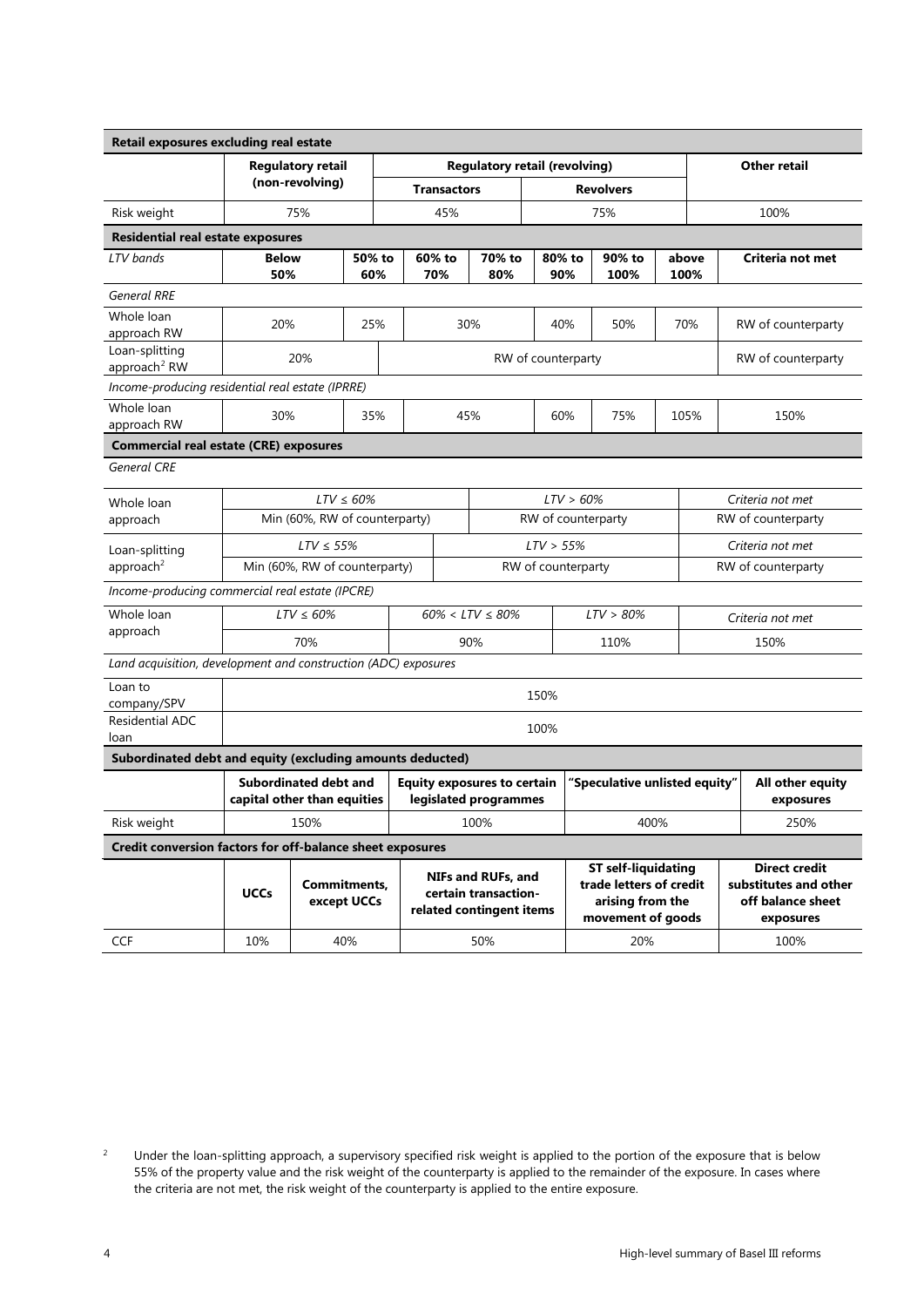#### <span id="page-8-0"></span>Internal ratings-based approaches for credit risk

As noted above, the financial crisis highlighted a number of shortcomings related to the use of internally modelled approaches for regulatory capital, including the IRB approaches to credit risk. These shortcomings include the excessive complexity of the IRB approaches, the lack of comparability in banks' internally modelled IRB capital requirements and the lack of robustness in modelling certain asset classes.

To address these shortcomings, the Committee has made the following revisions to the IRB approaches: (i) removed the option to use the advanced IRB (A-IRB) approach for certain asset classes; (ii) adopted "input" floors (for metrics such as probabilities of default (PD) and loss-given-default (LGD)) to ensure a minimum level of conservativism in model parameters for asset classes where the IRB approaches remain available; and (iii) provided greater specification of parameter estimation practices to reduce RWA variability.

#### <span id="page-8-1"></span>Removing the use of the advanced IRB approach for certain asset classes

The revised IRB framework removes the use of the A-IRB approach – which allows banks to estimate the PD, LGD, exposure at default (EAD) and maturity of an exposure – for asset classes that cannot be modelled in a robust and prudent manner. These include exposures to large and mid-sized corporates, and exposures to banks and other financial institutions. As a result, banks with supervisory approval will use the foundation IRB (F-IRB) approach, which removes the two important sources of RWA variability as it applies fixed values to the LGD and EAD parameters. In addition, all IRB approaches are being removed for exposures to equities, which are typically a small component of the credit risk of banks.

Table 2 outlines the revised scope of approaches available under Basel III for certain asset classes relative to the Basel II framework.

| Table 2<br>Revised scope of IRB approaches for asset classes        |                                |                            |                                 |  |  |  |
|---------------------------------------------------------------------|--------------------------------|----------------------------|---------------------------------|--|--|--|
| Portfolio/exposure                                                  | Basel II: available approaches |                            | Basel III: available approaches |  |  |  |
| Large and mid-sized corporates<br>(consolidated revenues $>$ €500m) | A-IRB, F-IRB, SA               | F-IRB, SA                  |                                 |  |  |  |
| Banks and other financial<br>institutions                           | A-IRB, F-IRB, SA               | F-IRB, SA                  |                                 |  |  |  |
| Equities                                                            | Various IRB approaches         | SA                         |                                 |  |  |  |
| Specialised lending <sup>3</sup>                                    | A-IRB, F-IRB, slotting, SA     | A-IRB, F-IRB, slotting, SA |                                 |  |  |  |

#### <span id="page-8-2"></span>Specification of input floors

The revised IRB framework also introduces minimum "floor" values for bank-estimated IRB parameters that are used as inputs to the calculation of RWA. These include PD floors for both the F-IRB and A-IRB approaches, and LGD and EAD floors for the A-IRB approach. In some cases, these floors consist of

<span id="page-8-3"></span>With respect to specialised lending, banks would be permitted to continue using the advanced and foundation IRB approaches. The Committee will review the slotting approach for specialised lending in due course.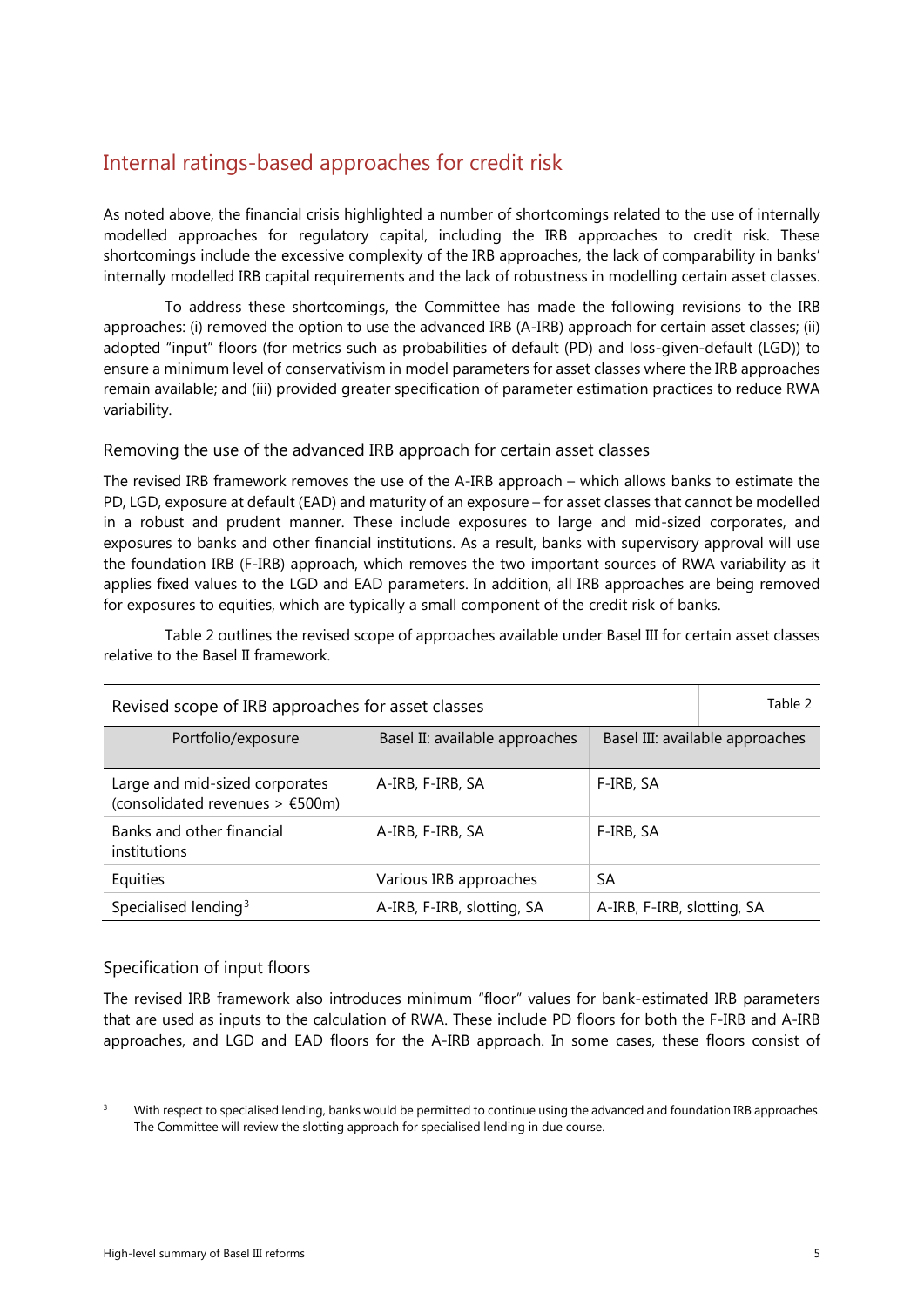recalibrated values of the existing Basel II floors. In other cases, the floors represent new constraints for banks' IRB models. Table 3 summarises the set of input floors in the revised IRB framework.

| Minimum parameter values in the revised IRB framework <sup>4</sup>                           |                                          |                          |                                                                                                                                                                                    |                                                                              |                                                                                                                                                                            |  |
|----------------------------------------------------------------------------------------------|------------------------------------------|--------------------------|------------------------------------------------------------------------------------------------------------------------------------------------------------------------------------|------------------------------------------------------------------------------|----------------------------------------------------------------------------------------------------------------------------------------------------------------------------|--|
| Probability                                                                                  |                                          | Loss-given-default (LGD) |                                                                                                                                                                                    | Exposure at default                                                          |                                                                                                                                                                            |  |
|                                                                                              | of default<br>Unsecured<br>(PD)          |                          | Secured                                                                                                                                                                            | (EAD)                                                                        |                                                                                                                                                                            |  |
| Corporate                                                                                    | 5 bp                                     | 25%                      | Varying by collateral type:<br>0% financial<br>10% receivables<br>$\bullet$<br>10% commercial or<br>٠<br>residential real estate<br>15% other physical<br>$\bullet$                | EAD subject to a<br>floor that is the<br>sum of (i) the on-<br>balance sheet |                                                                                                                                                                            |  |
| Retail classes:<br>Mortgages<br>QRRE<br>transactors<br><b>QRRE</b> revolvers<br>Other retail | 5 bp<br>5 bp<br>10 <sub>bp</sub><br>5 bp | N/A<br>50%<br>50%<br>30% | 5%<br>N/A<br>N/A<br>Varying by collateral type:<br>0% financial<br>$\bullet$<br>10% receivables<br>$\bullet$<br>10% commercial or<br>residential real estate<br>15% other physical |                                                                              | exposures; and (ii)<br>50% of the off-<br>balance sheet<br>exposure using the<br>applicable Credit<br><b>Conversion Factor</b><br>(CCF) in the<br>standardised<br>approach |  |

#### <span id="page-9-0"></span>Additional enhancements

The Committee agreed on various additional enhancements to the IRB approaches to further reduce unwarranted RWA variability, including providing greater specification of the practices that banks may use to estimate their model parameters. Adjustments were made to the supervisory specified parameters in the F-IRB approach, including: (i) for exposures secured by non-financial collateral, increasing the haircuts that apply to the collateral and reducing the LGD parameters; and (ii) for unsecured exposures, reducing the LGD parameter from 45% to 40% for exposures to non-financial corporates.

Given the enhancements to the IRB framework and the introduction of an aggregate output floor (discussed further below), the Committee has agreed to remove the 1.06 scaling factor that is currently applied to RWAs determined by the IRB approach to credit risk.

<span id="page-9-1"></span>The LGD and EAD floors are only applicable in A-IRB approaches. The EAD floors are for those exposures where EAD modelling is still permitted. The LGD floors for secured exposures apply when the exposure is fully secured (ie the value of collateral after the application of haircuts exceeds the value of the exposure). The LGD floor for a partially secured exposure is calculated as a weighted average of the unsecured LGD floor for the unsecured portion and the secured LGD floor for the secured portion.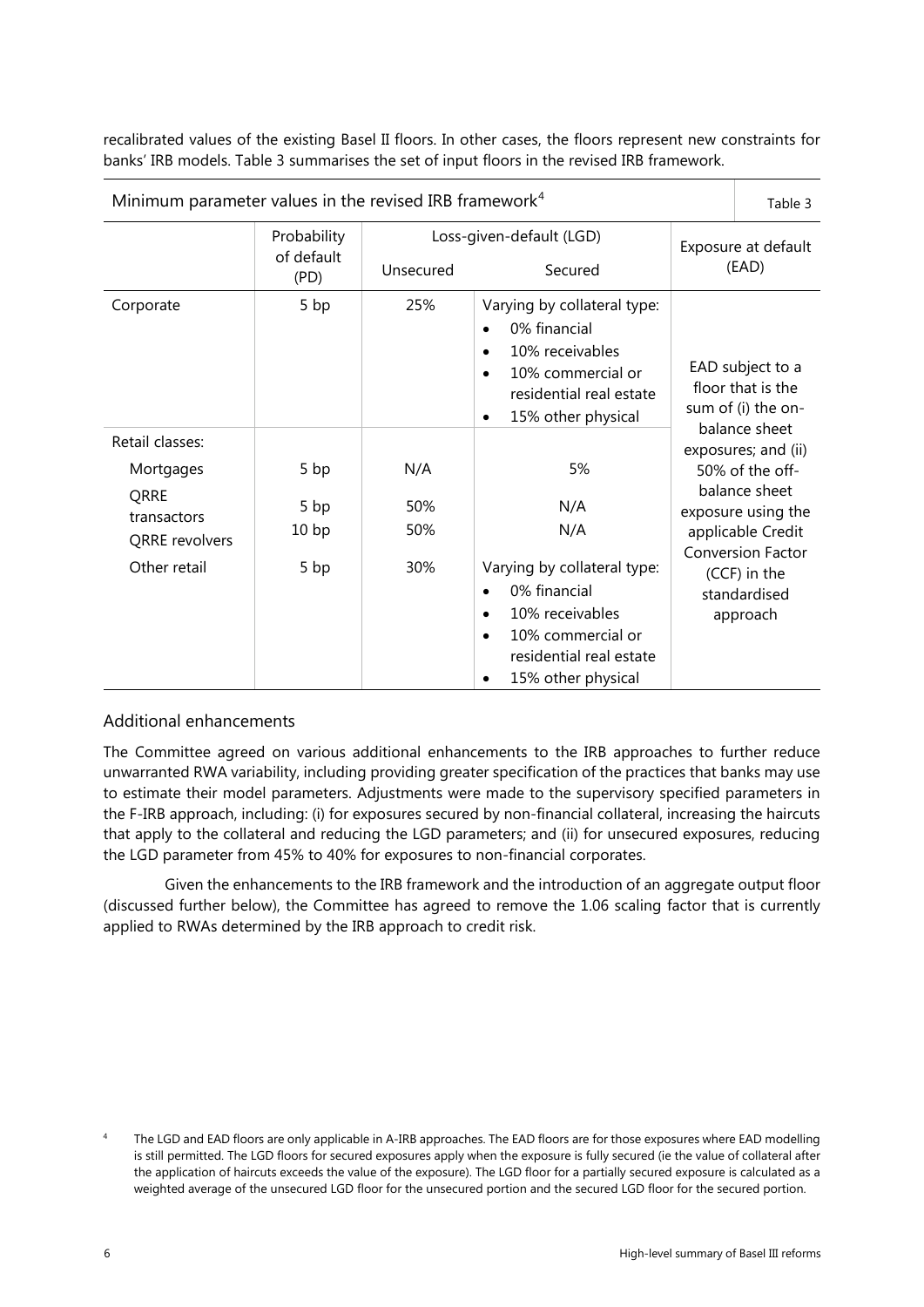### <span id="page-10-0"></span>CVA risk framework

The initial phase of Basel III reforms introduced a capital charge for potential mark-to-market losses of derivative instruments as a result of the deterioration in the creditworthiness of a counterparty. This risk – known as CVA risk – was a major source of losses for banks during the global financial crisis, exceeding losses arising from outright defaults in some instances.

The Committee has agreed to revise the CVA framework to:

- enhance its risk sensitivity: the current CVA framework does not cover an important driver of CVA risk, namely the exposure component of CVA. This component is directly related to the price of the transactions that are within the scope of application of the CVA risk capital charge. As these prices are sensitive to variability in underlying market risk factors, the CVA also materially depends on those factors. The revised CVA framework takes into account the exposure component of CVA risk along with its associated hedges;
- strengthen its robustness: CVA is a complex risk, and is often more complex than the majority of the positions in banks' trading books. Accordingly, the Committee is of the view that such a risk cannot be modelled by banks in a robust and prudent manner. The revised framework removes the use of an internally modelled approach, and consists of: (i) a standardised approach; and (ii) a basic approach. In addition, a bank with an aggregate notional amount of non-centrally cleared derivatives less than or equal to €100 billion may calculate their CVA capital charge as a simple multiplier of its counterparty credit risk charge.
- improve its consistency: CVA risk is a form of market risk as it is realised through a change in the mark-to-market value of a bank's exposures to its derivative counterparties. As such, the standardised and basic approaches of the revised CVA framework have been designed and calibrated to be consistent with the approaches used in the revised market risk framework. In particular, the standardised CVA approach, like the market risk approaches, is based on fair value sensitivities to market risk factors and the basic approach is benchmarked to the standardised approach.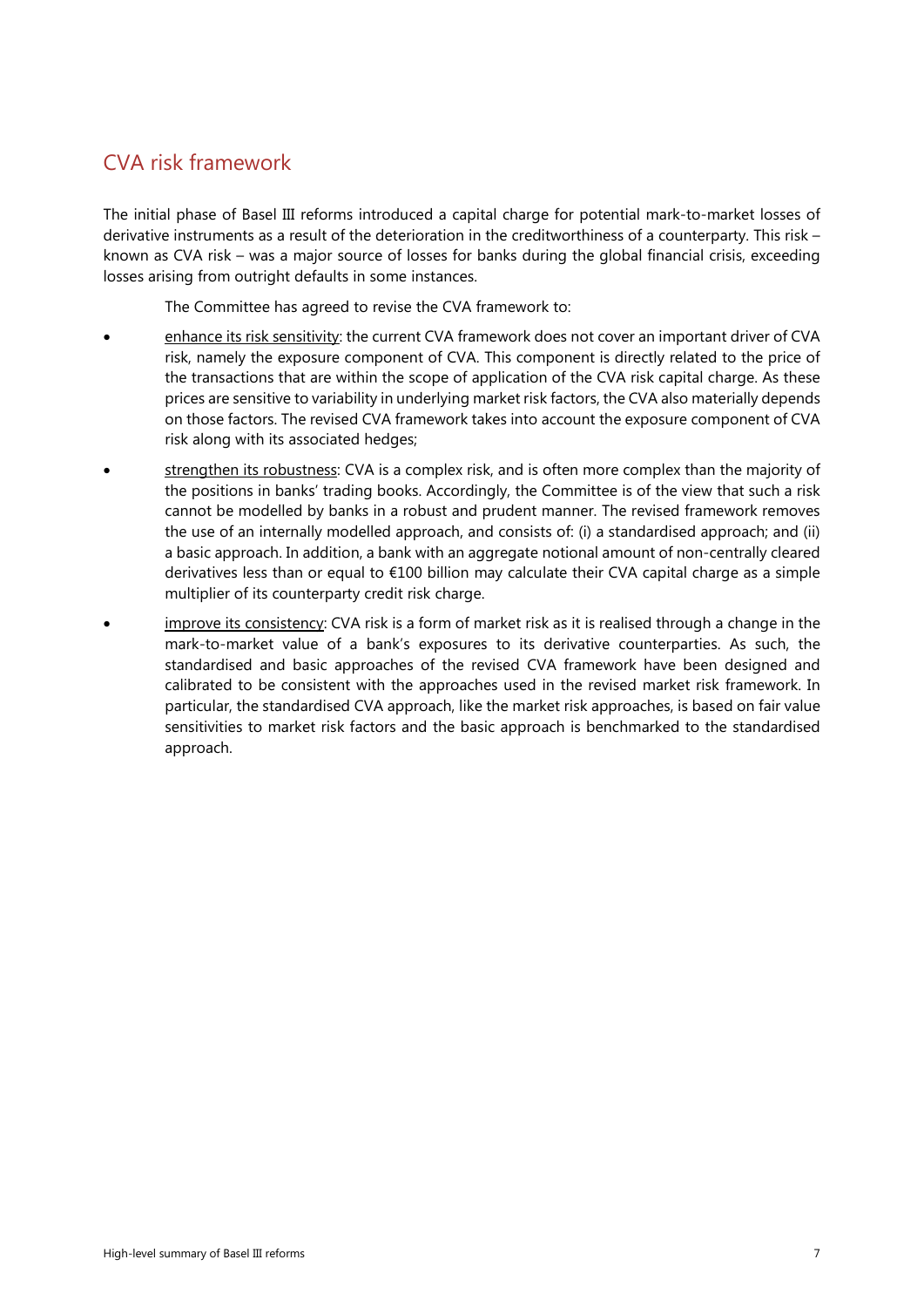## <span id="page-11-0"></span>Operational risk framework

The financial crisis highlighted two main shortcomings with the existing operational risk framework. First, capital requirements for operational risk proved insufficient to cover operational risk losses incurred by some banks. Second, the nature of these losses – covering events such as misconduct, and inadequate systems and controls – highlighted the difficulty associated with using internal models to estimate capital requirements for operational risk.

The Committee has streamlined the operational risk framework. The advanced measurement approaches (AMA) for calculating operational risk capital requirements (which are based on banks' internal models) and the existing three standardised approaches are replaced with a single risk-sensitive standardised approach to be used by all banks.

The new standardised approach for operational risk determines a bank's operational risk capital requirements based on two components: (i) a measure of a bank's income; and (ii) a measure of a bank's historical losses. Conceptually, it assumes: (i) that operational risk increases at an increasing rate with a bank's income; and (ii) banks which have experienced greater operational risk losses historically are assumed to be more likely to experience operational risk losses in the future.

The operational risk capital requirement can be summarised as follows:

$$
Operational risk capital = BIC \times ILM
$$

where:

- Business Indicator Component (BIC) =  $\sum (\alpha_i \cdot BI_i)$
- BI (Business Indicator) is the sum of three components: the interest, leases and dividends component; the services component and the financial component
- $\alpha_i$  is a set of marginal coefficients that are multiplied by the BI based on three buckets (i = 1, 2, 3 denotes the bucket), as given below:

| <b>BI</b> bucket | BI range                 | Marginal BI coefficients $(\alpha_i)$ |
|------------------|--------------------------|---------------------------------------|
|                  | ≤€1 bn                   | 0.12                                  |
|                  | €1 bn < BI $\leq$ €30 bn | 0.15                                  |
|                  | >€30 bn                  | በ 18                                  |

• ILM (the Internal Loss Multiplier) is a function of the BIC and the Loss Component (LC), where the latter is equal to 15 times a bank's average historical losses over the preceding 10 years. The ILM increases as the ratio of (LC/BIC) increases, although at a decreasing rate.<sup>[5](#page-11-1)</sup>

At national discretion, supervisors can elect to set ILM equal to one for all banks in their jurisdiction. This means that capital requirements in such cases would be determined solely by the BIC. That is, capital requirements would not be related to a bank's historical operational risk losses. However, to aid comparability, all banks would be required to disclose their historical operational risk losses, even in jurisdictions where the ILM is set to one.

<span id="page-11-1"></span><sup>5</sup> Specifically, ILM = ln [exp(1) -1 + (LC/BIC)<sup>0.8</sup>].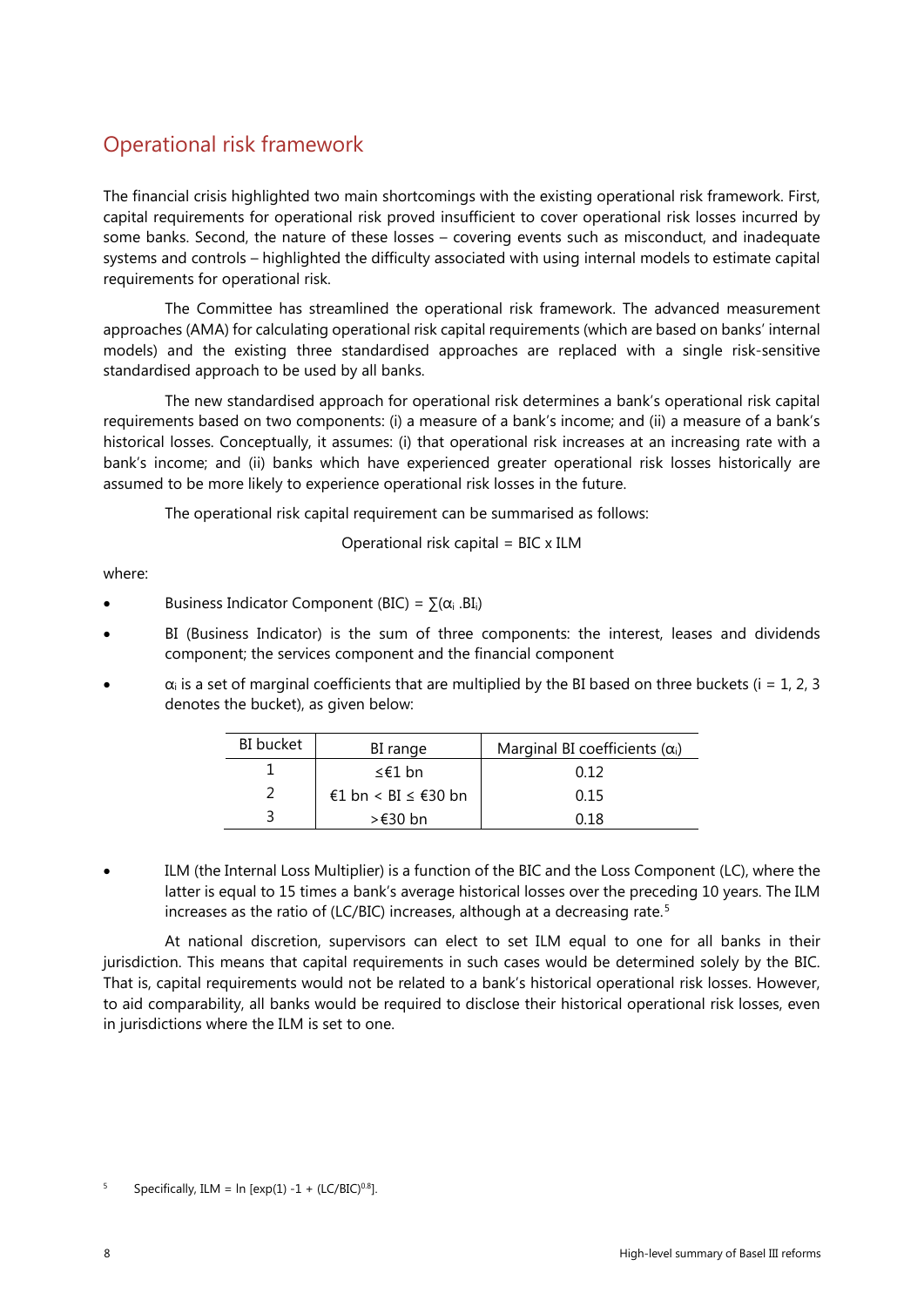## <span id="page-12-0"></span>Leverage ratio framework

#### <span id="page-12-1"></span>Buffer for global systemically important banks

The leverage ratio complements the risk-weighted capital requirements by providing a safeguard against unsustainable levels of leverage and by mitigating gaming and model risk across both internal models and standardised risk measurement approaches. To maintain the relative incentives provided by both capital constraints, the finalised Basel III reforms introduce a leverage ratio buffer for G-SIBs. Such an approach is consistent with the risk-weighted G-SIB buffer, which seeks to mitigate the externalities created by G-SIBs.

The leverage ratio G-SIB buffer must be met with Tier 1 capital and is set at 50% of a G-SIB's riskweighted higher-loss absorbency requirements. For example, a G-SIB subject to a 2% risk-weighted higher-loss absorbency requirement would be subject to a 1% leverage ratio buffer requirement.

The leverage ratio buffer takes the form of a capital buffer akin to the capital buffers in the riskweighted framework. As such, the leverage ratio buffer will be divided into five ranges. As is the case with the risk-weighted framework, capital distribution constraints will be imposed on a G-SIB that does not meet its leverage ratio buffer requirement.

The distribution constraints imposed on a G-SIB will depend on its CET1 risk-weighted ratio and Tier 1 leverage ratio. A G-SIB that meets: (i) its CET1 risk-weighted requirements (defined as a 4.5% minimum requirement, a 2.5% capital conservation buffer and the G-SIB higher loss-absorbency requirement) and; (ii) its Tier 1 leverage ratio requirement (defined as a 3% leverage ratio minimum requirement and the G-SIB leverage ratio buffer) will not be subject to distribution constraints. A G-SIB that does not meet one of these requirements will be subject to the associated minimum capital conservation requirement (expressed as a percentage of earnings). A G-SIB that does not meet both requirements will be subject to the higher of the two associated conservation requirements.

As an example, the table below shows the minimum capital conservation standards for the CET1 risk-weighted requirements and Tier 1 leverage ratio requirements of a G-SIB in the first bucket of the higher loss-absorbency requirements (ie where a 1% risk-weighted G-SIB capital buffer applies).

| <b>CET1</b> risk-weighted ratio | Tier 1 leverage ratio | Minimum capital conservation ratios<br>(expressed as a percentage of<br>earnings) |
|---------------------------------|-----------------------|-----------------------------------------------------------------------------------|
| 4.5–5.375%                      | $3 - 3.125%$          | 100%                                                                              |
| $> 5.375 - 6.25%$               | $> 3.125 - 3.25%$     | 80%                                                                               |
| $> 6.25 - 7.125%$               | $> 3.25 - 3.375%$     | 60%                                                                               |
| $> 7.125 - 8\%$                 | $> 3.375 - 3.50\%$    | 40%                                                                               |
| $> 8.0\%$                       | $>3.50\%$             | 0%                                                                                |

Capital conservation ratios for a G-SIB subject to a 1% risk-weighted buffer and 0.5% leverage ratio buffer Table 4

#### <span id="page-12-2"></span>Refinements to the leverage ratio exposure measure

In addition to the introduction of the G-SIB buffer, the Committee has agreed to make various refinements to the definition of the leverage ratio exposure measure. These refinements include modifying the way in which derivatives are reflected in the exposure measure and updating the treatment of off-balance sheet exposures to ensure consistency with their measurement in the standardised approach to credit risk.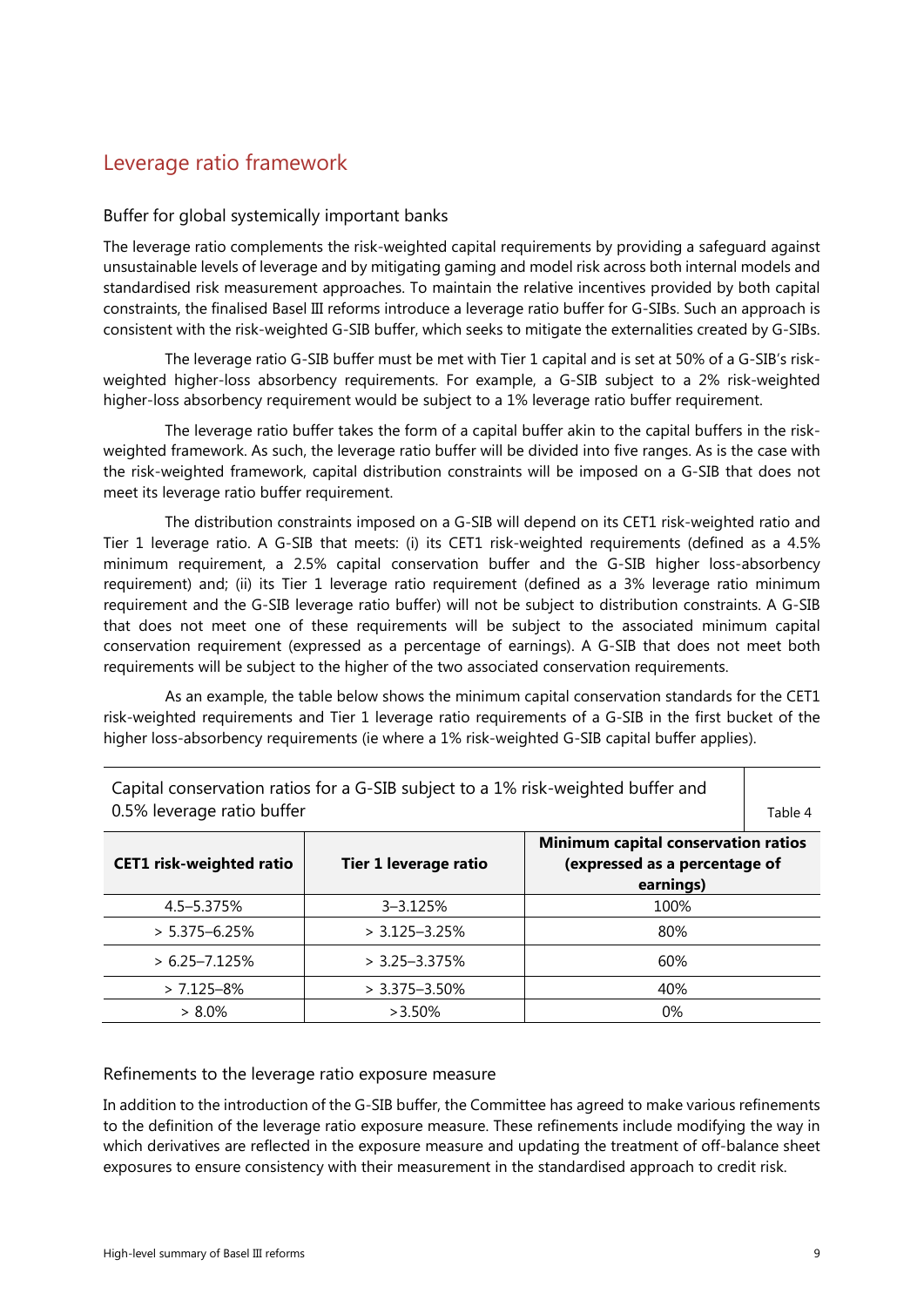The Committee has also agreed that jurisdictions may exercise national discretion in periods of exceptional macroeconomic circumstances to exempt central bank reserves from the leverage ratio exposure measure on a temporary basis. Jurisdictions that exercise this discretion would be required to recalibrate the minimum leverage ratio requirement commensurately to offset the impact of excluding central bank reserves, and require their banks to disclose the impact of this exemption on their leverage ratios.

The Committee continues to monitor the impact of the Basel III leverage ratio's treatment of client-cleared derivative transactions. It will review the impact of the leverage ratio on banks' provision of clearing services and any consequent impact on the resilience of central counterparty clearing.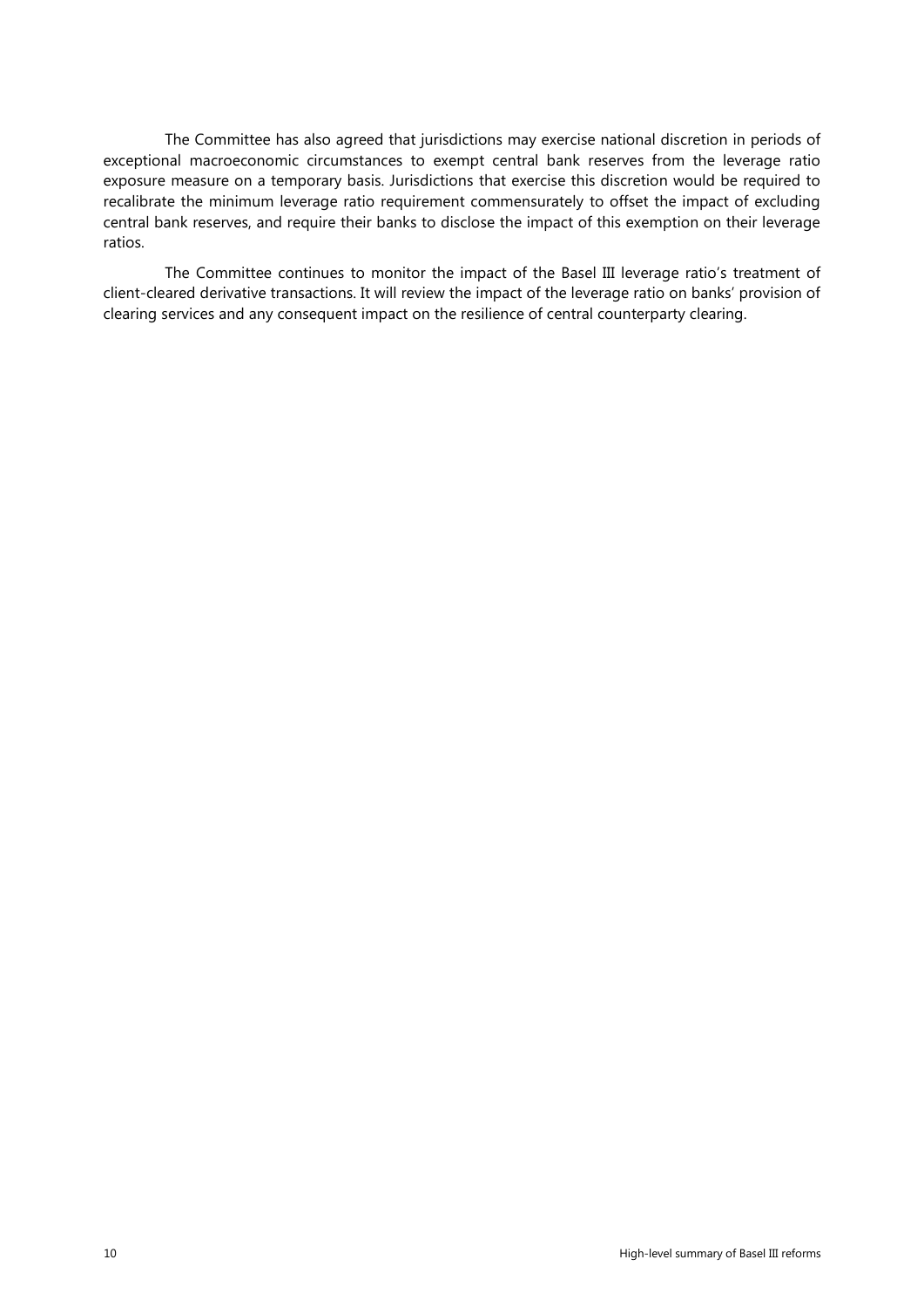## <span id="page-14-0"></span>Output floor

The Basel II framework introduced an output floor based on Basel I capital requirements. That floor was calibrated at 80% of the relevant Basel I capital requirements. Implementation of the Basel II floor has been inconsistent across countries, partly because of differing interpretations of the requirement and also because it is based on the Basel I standards, which many banks and jurisdictions no longer apply.

The Basel III reforms replace the existing Basel II floor with a floor based on the revised Basel III standardised approaches. Consistent with the original floor, the revised floor places a limit on the regulatory capital benefits that a bank using internal models can derive relative to the standardised approaches. In effect, the output floor provides a risk-based backstop that limits the extent to which banks can lower their capital requirements relative to the standardised approaches. This helps to maintain a level playing field between banks using internal models and those on the standardised approaches. It also supports the credibility of banks' risk-weighted calculations, and improves comparability via the related disclosures.

Under the revised output floor, banks' risk-weighted assets must be calculated as the higher of: (i) total risk-weighted assets calculated using the approaches that the bank has supervisory approval to use in accordance with the Basel capital framework (including both standardised and internal model-based approaches); and (ii) 72.5% of the total risk-weighted assets calculated using only the standardised approaches.

The standardised approaches to be used when calculating the output floor are as follows:

- Credit risk: the standardised approach for credit risk outlined above. When calculating the degree of credit risk mitigation, banks must use the carrying value when applying the simple approach or the comprehensive approach with standard supervisory haircuts. This also includes failed trades and non-delivery-versus-payment transactions as set out in Annex 3 of the Basel II framework (June 2006).
- Counterparty credit risk: to calculate the exposure for derivatives, banks must use the standardised approach for measuring counterparty credit risk (SA-CCR). The exposure amounts must then be multiplied by the relevant borrower risk weight using the standardised approach for credit risk to calculate RWA under the standardised approach for credit risk.
- Credit valuation adjustment risk: the standardised approach for CVA (SA-CVA), the Basic Approach (BA-CVA) or 100% of a bank's counterparty credit risk capital requirement (depending on which approach the bank is eligible for and uses for CVA risk).
- Securitisation framework: the external ratings-based approach (SEC-ERBA), the standardised approach (SEC-SA) or a 1250% risk weight.
- Market risk: the standardised (or simplified standardised) approach of the revised market risk framework. The SEC-ERBA, the SEC-SA or a 1250% risk weight must also be used when determining the default risk charge component for securitisations held in the trading book.
- Operational risk: the standardised approach for operational risk.

Banks will also be required to disclose their risk-weighted assets based on the revised standardised approaches. Details about these disclosure requirements will be set forth in a forthcoming consultation paper.